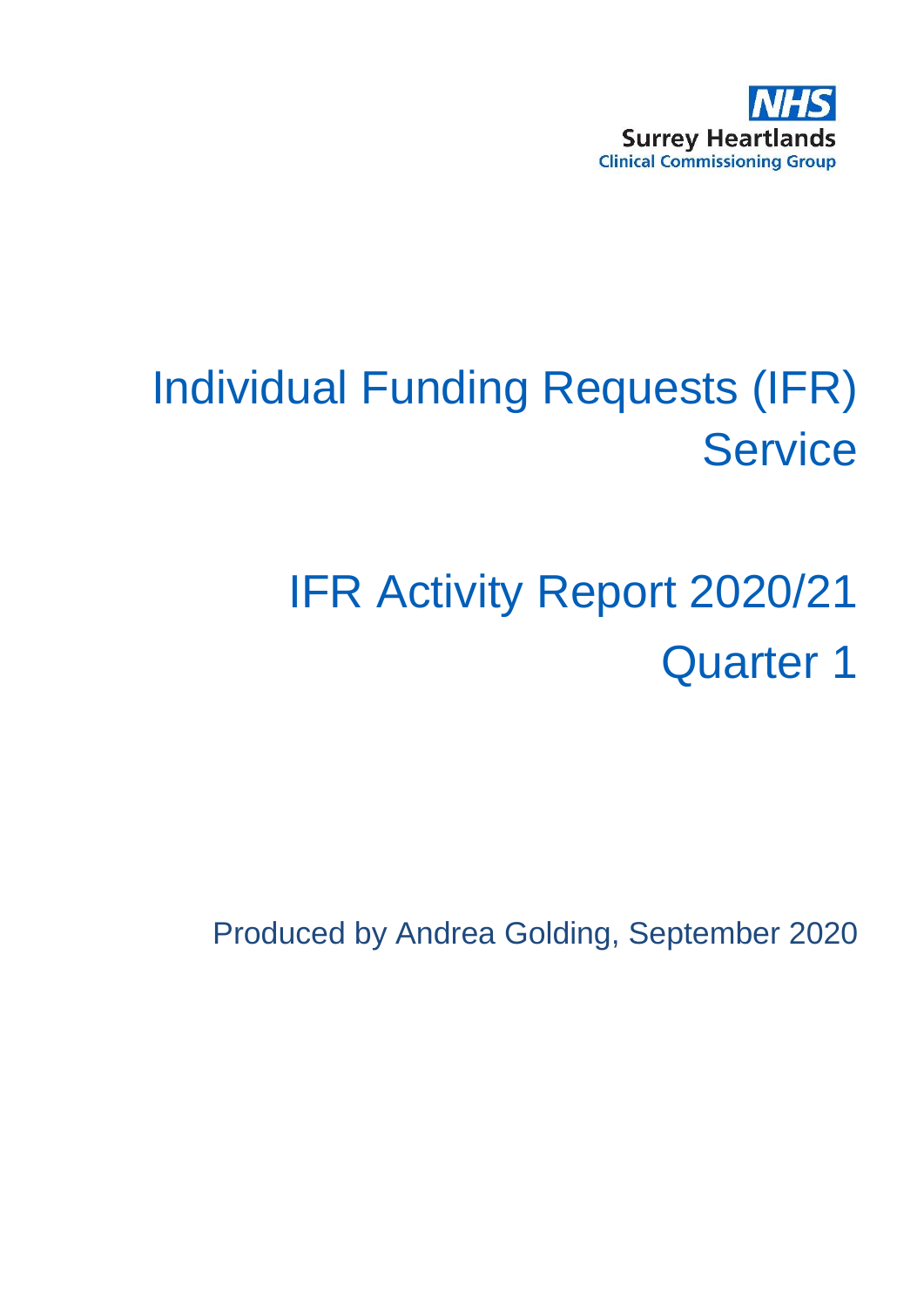#### **Contents**

| 1.  |  |
|-----|--|
| 2.  |  |
| 3.  |  |
| 4.  |  |
| 5.  |  |
| 6.  |  |
| 7.  |  |
| 8.  |  |
| 9.  |  |
| 10. |  |
| 11. |  |
| 12. |  |
| 13. |  |
| 14. |  |
| 15. |  |
| 16. |  |
| 17. |  |
| 18. |  |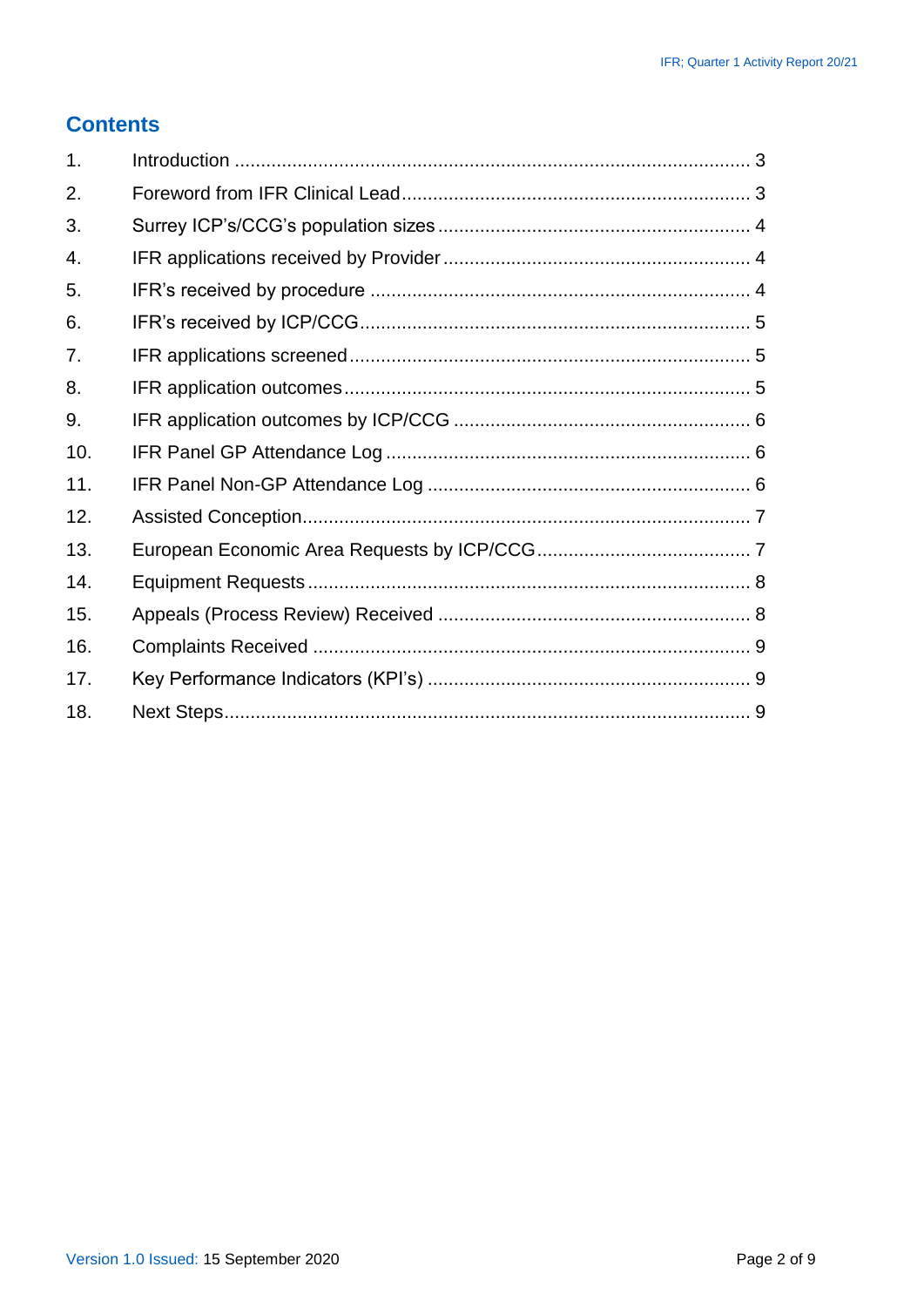#### <span id="page-2-0"></span>**1. Introduction**

The Effective Commissioning Initiative (ECI) Team at Surrey Heartlands Clinical Commissioning Group (CCG) hosts the Individual Funding Requests (IFR) service on behalf of East Surrey, Guildford & Waverley, North West Surrey and Surrey Downs ICP's, and Surrey Heath CCG.

There may be individual cases where a patient's needs cannot be met through existing contracts and commissioning arrangements, but their consultant considers that their patient has a need for an un-commissioned treatment and wishes to request funding on their patient's behalf. When these requests occur, CCG's must have a robust and transparent system in place to assess and determine whether the request should be funded, demonstrating a rational decision making process for an individual patient.

The IFR applications for procedures and treatments are submitted through an online database called Blueteq, which are checked for completeness by the IFR admin team. Applications are screened on a weekly basis by the IFR screening group which consists of a minimum of 2 clinicians. Applications can be submitted for both interventions and drugs.

Where cases are deemed to be eligible for consideration by the IFR Panel, they are submitted to the next available Panel meeting; Panel meetings are held on the fourth Wednesday of every month and are attended by clinical representation from each of the 4 Surrey ICP's/CCG as well as a pharmacist, a member of Public Health and a Lay Member. The IFR Panel will decide whether to approve or decline funding. Once a Panel decision has been made, the IFR admin team will communicate the outcome to the applicant. If the applicant, or their patient, requests a review of the outcome following a declined decision, they have the option of sending a request in writing to the IFR admin team; this must be received within one calendar month of the date of the IFR Panel decision email/letter.

During this period, NHS England issued guidance that all providers be on a block contract in order to minimise the burden of formal contractual documentation and contract management processes so that staff can focus fully on the COVID-19 response. The impact of this agreement has impacted on the number of IFR applications that have been submitted.

#### <span id="page-2-1"></span>**2. Foreword from IFR Clinical Lead**

This report demonstrates the scope of the IFR applications which have been received by the IFR admin team over the last quarter. All data within this report relates to all 4 ICP's and 1 CCG within Surrey; East Surrey, Guildford & Waverley, North West Surrey, Surrey Downs and Surrey Heath.

The IFR admin team continue to hold a joint weekly screening meeting between themselves and the Pharmaceutical Commissioning Team, to screen cases for eligibility for consideration by the IFR Panel. The process ensures that cases are always screened by a minimum of 2 clinicians to guarantees a fair and transparent process.

The ECI and the Pharmaceutical Commissioning Team's (IFR admin team) continue to monitor requests and flag up potential commissioning gaps in a timely manner to the commissioners.

Dr Iain Cruickshank took up his role as IFR Panel Clinical Chair as of 1<sup>st</sup> April 2020.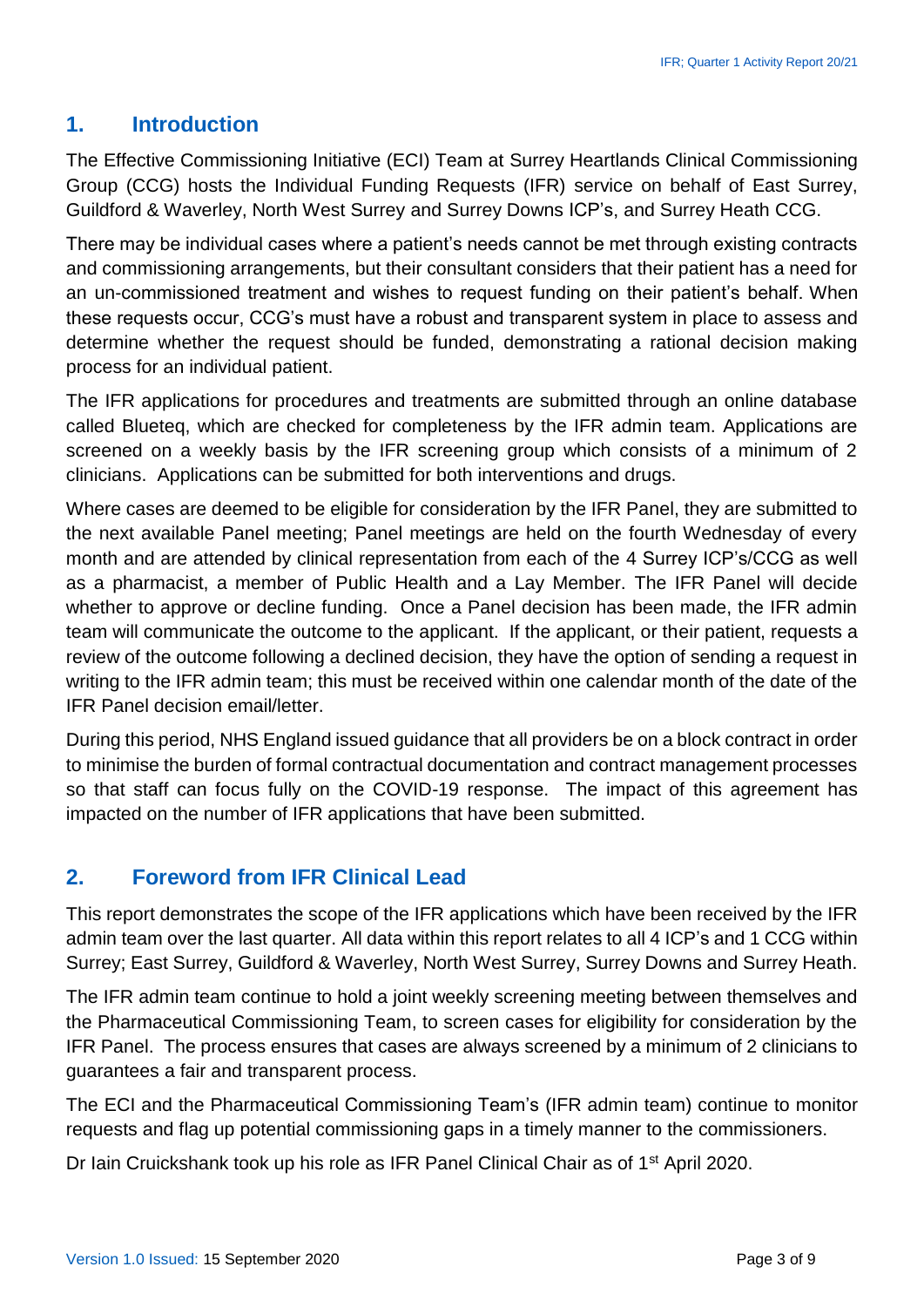# <span id="page-3-0"></span>**3. Surrey ICP's/CCG's population sizes**

These figures are taken from each individual ICP's/CCG's Annual General Meeting June 2019. (\* figure taken from Surrey Heath CCG Annual Report 19/20).

| <b>ICP/CCG</b>                  | <b>Population size</b> |
|---------------------------------|------------------------|
| <b>East Surrey</b>              | $180,000 +$            |
| <b>Guildford &amp; Waverley</b> | $225,000 +$            |
| <b>North West Surrey</b>        | $370,000 +$            |
| <b>Surrey Downs</b>             | $305,000 +$            |
| <b>Surrey Heath</b>             | 97,154 *               |

# <span id="page-3-1"></span>**4. IFR applications received by Provider**

During the same time period for the previous year, there has been a 33% decrease in applications received. This is likely due to the block contract arrangement imposed by NHS England.

| <b>Provider</b>                                    | <b>Activity</b> |
|----------------------------------------------------|-----------------|
| Epsom & St Helier NHS Trust                        | 2               |
| Ashford & St Peters Hospitals NHS Foundation Trust | 2               |
| Royal Surrey County Hospital NHS Foundation Trust  |                 |
| Southampton University Hospitals NHS Trust         |                 |
| Queen Victoria Hospital NHS Foundation Trust       |                 |
| <b>Odstock Medical Limited</b>                     |                 |
| <b>Grand Total</b>                                 | 8               |

# <span id="page-3-2"></span>**5. IFR's received by procedure**

The table below shows the procedures for which IFR's were submitted.

| <b>Procedure</b>                                              | <b>Activity</b> |
|---------------------------------------------------------------|-----------------|
| <b>Assisted Conception procedure</b>                          | ٠               |
| Gastroenterology procedure                                    |                 |
| <b>Breast Reduction</b>                                       |                 |
| <b>Breast Augmentation</b>                                    |                 |
| Cryopreservation to preserve fertility in people diagnosed    |                 |
| with cancer                                                   |                 |
| <b>Chronic Fatigue Syndrome Service</b>                       |                 |
| <b>Revision of Breast Augmentation</b>                        |                 |
| <b>Functional Electrical Stimulation Follow Up Assessment</b> |                 |
| <b>Grand Total</b>                                            | 8               |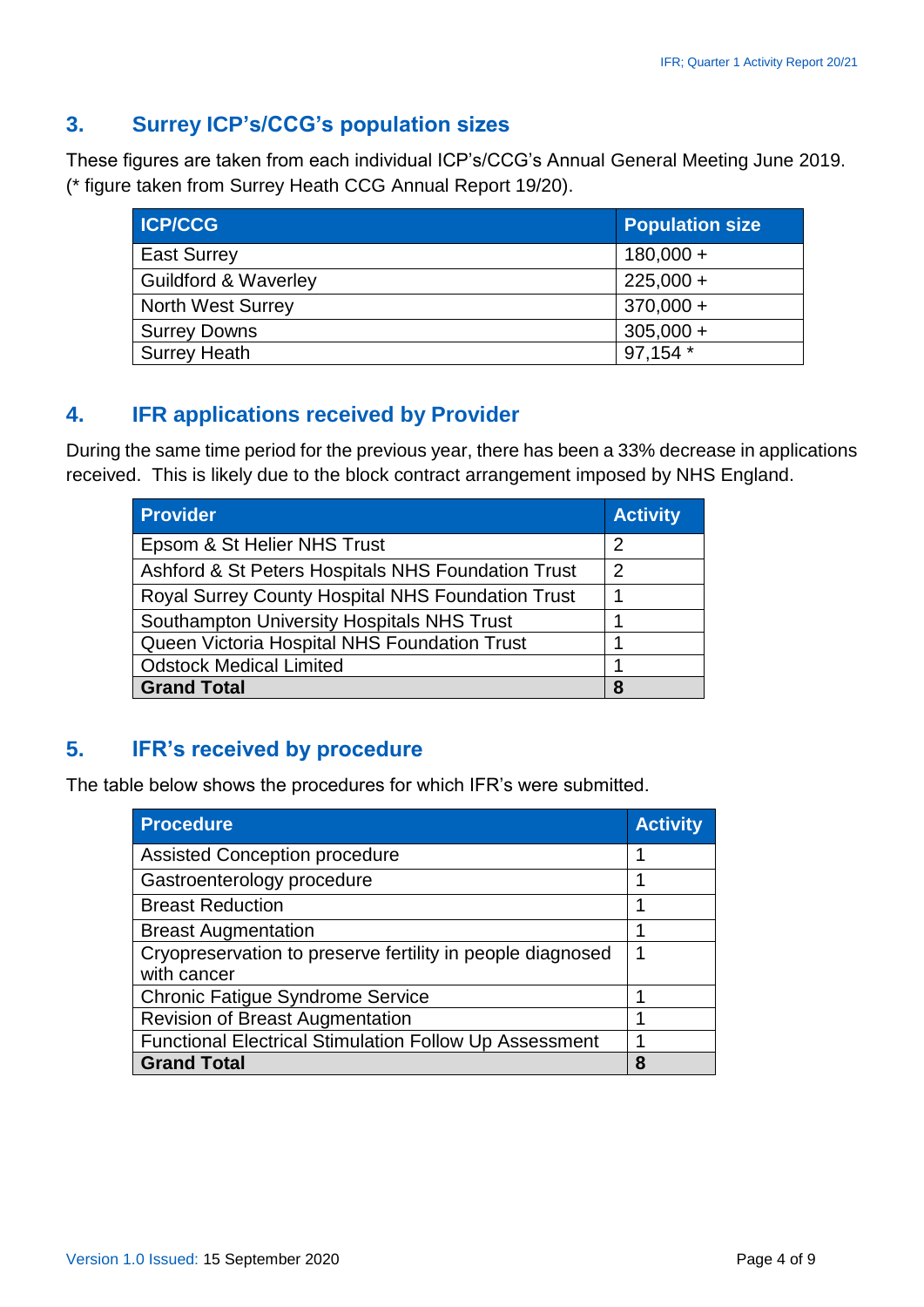# <span id="page-4-0"></span>**6. IFR's received by ICP/CCG**

Very few applications have been received during this period due to the block contract arrangement imposed by NHS England. Guildford & Waverley, North West Surrey and Surrey Downs ICP's all have their own Referral Support Service whereby requests that would require an IFR application would be filtered out. These services continued throughout the lockdown period.

| <b>CCG</b>                      | <b>Activity</b> |
|---------------------------------|-----------------|
| <b>East Surrey</b>              | 2               |
| <b>Guildford &amp; Waverley</b> | 2               |
| <b>North West Surrey</b>        | 2               |
| <b>Surrey Downs</b>             |                 |
| <b>Surrey Heath</b>             |                 |
| <b>Grand Total</b>              | 8               |

#### <span id="page-4-1"></span>**7. IFR applications screened**

IFR applications are screened for eligibility for consideration by the IFR Panel. Where applications have been withdrawn, they are considered to be incomplete and the applicant is advised that they can resubmit at any time.

| <b>Month</b> | No of IFR's<br>screened | <b>Eligible for</b><br><b>Panel</b> | Ineligible for<br><b>Panel</b> |
|--------------|-------------------------|-------------------------------------|--------------------------------|
| April        |                         |                                     |                                |
| May          |                         |                                     |                                |
| June         |                         |                                     |                                |

#### <span id="page-4-2"></span>**8. IFR application outcomes**

Although very few applications have been received during this period, 5 were withdrawn; the common themes being:

- There is a policy therefore an IFR application is not required
- Insufficient clinical detail was provided or the request was uploaded onto the Blueteq database but not submitted

Cases that have been considered to be ineligible for Panel are generally deemed not clinically exceptional based on the evidence provided.

| <b>Status</b>                                               | <b>Activity</b> |
|-------------------------------------------------------------|-----------------|
| IFR Withdrawn                                               | -5              |
| <b>IFR Ineligible for consideration by the IFR Panel</b>    |                 |
| <b>IFR Approved outside of IFR Panel (IFR not required)</b> |                 |
| <b>Grand Total</b>                                          |                 |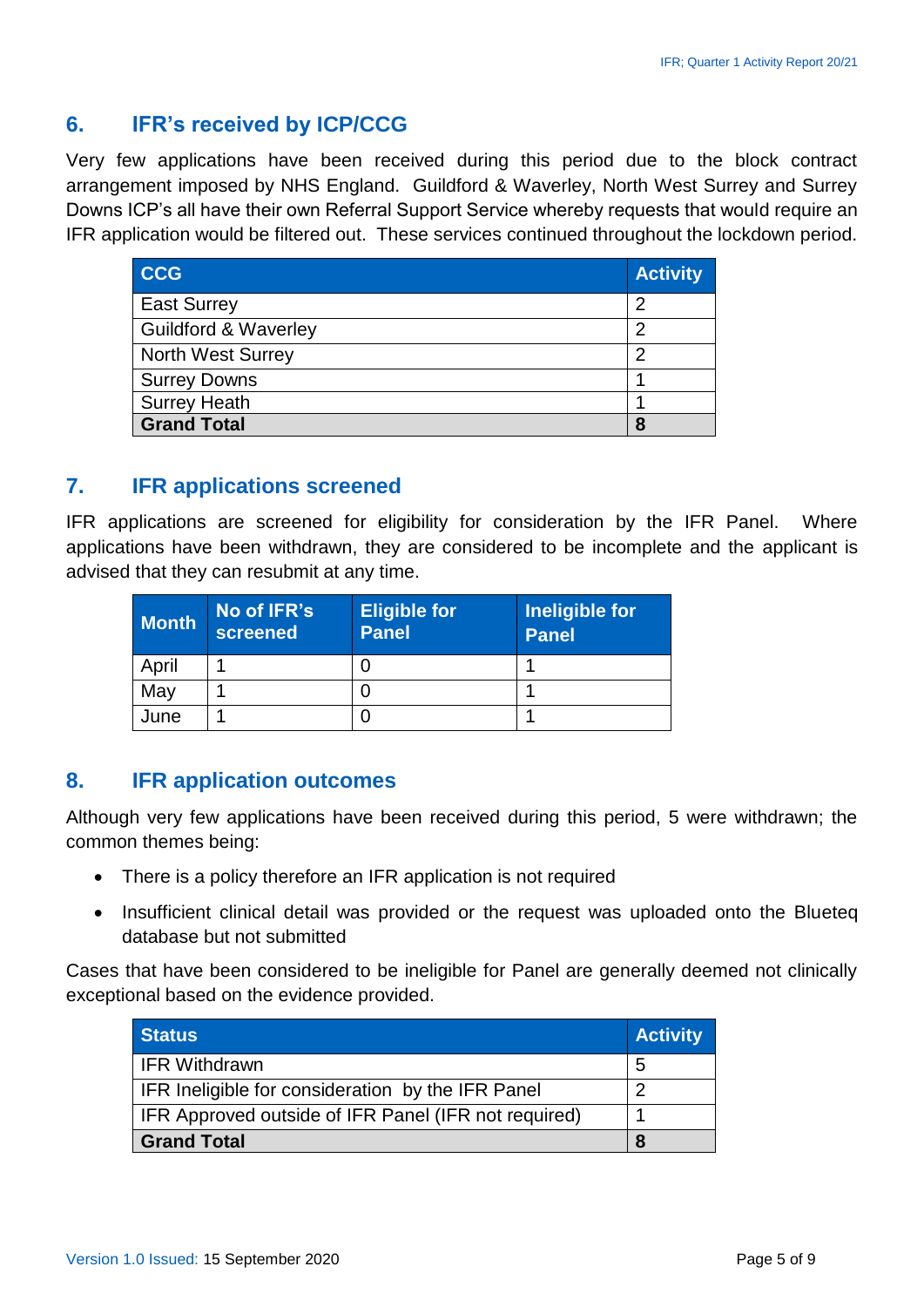# <span id="page-5-0"></span>**9. IFR application outcomes by ICP/CCG**

The table below shows the outcomes for all of the IFR applications that were submitted for this quarter. Out of the 8 applications that were submitted, 5 were withdrawn due to incomplete information.

| <b>CCG</b>                      | <b>IFR Outcome</b>           | <b>Activity</b> | <b>Anticipated Cost</b> |
|---------------------------------|------------------------------|-----------------|-------------------------|
| <b>East Surrey</b>              |                              | 1               | £3000                   |
|                                 | Ineligible                   | 1               | £3000                   |
| <b>Guildford &amp; Waverley</b> |                              | $\overline{2}$  | £600                    |
|                                 | Withdrawn                    |                 | £250                    |
|                                 | Approved outside of<br>Panel | 1               | £350                    |
| <b>North West Surrey</b>        |                              | $\overline{2}$  | £7500                   |
|                                 | Withdrawn                    |                 | £4000                   |
|                                 | Ineligible                   | 1               | £3500                   |
| <b>Surrey Downs</b>             |                              | $\mathbf 2$     | £8000                   |
|                                 | Withdrawn                    | $\overline{2}$  | £8000                   |
| <b>Surrey Heath</b>             |                              | 1               | £3500                   |
|                                 | Withdrawn                    | 1               | £3500                   |
| <b>Grand Total</b>              |                              |                 | £22,600                 |

#### <span id="page-5-1"></span>**10. IFR Panel GP Attendance Log**

The table below shows the attendance log for the GP's that were present at the IFR Panel meetings during this time period.

The Panel meeting scheduled for June did not take place as there were no cases that were eligible for consideration.

| <b>Name</b>          | <b>Organisation</b>                 | <b>April</b> | <b>May</b> | June |
|----------------------|-------------------------------------|--------------|------------|------|
| Dr David Eyre-Brooks | <b>Guildford &amp; Waverley ICP</b> |              |            |      |
| Dr Philippa Woodward | North West Surrey ICP               |              |            |      |
| Dr Phi Vo            | <b>Surrey Downs ICP</b>             |              |            |      |
| Dr John Fraser       | <b>Surrey Heath CCG</b>             |              |            |      |

#### <span id="page-5-2"></span>**11. IFR Panel Non-GP Attendance Log**

The table below shows the attendance log for the Non-GP's that were present at the IFR Panel meetings during this time period.

The Panel meeting scheduled for June did not take place as there were no cases that were eligible for consideration.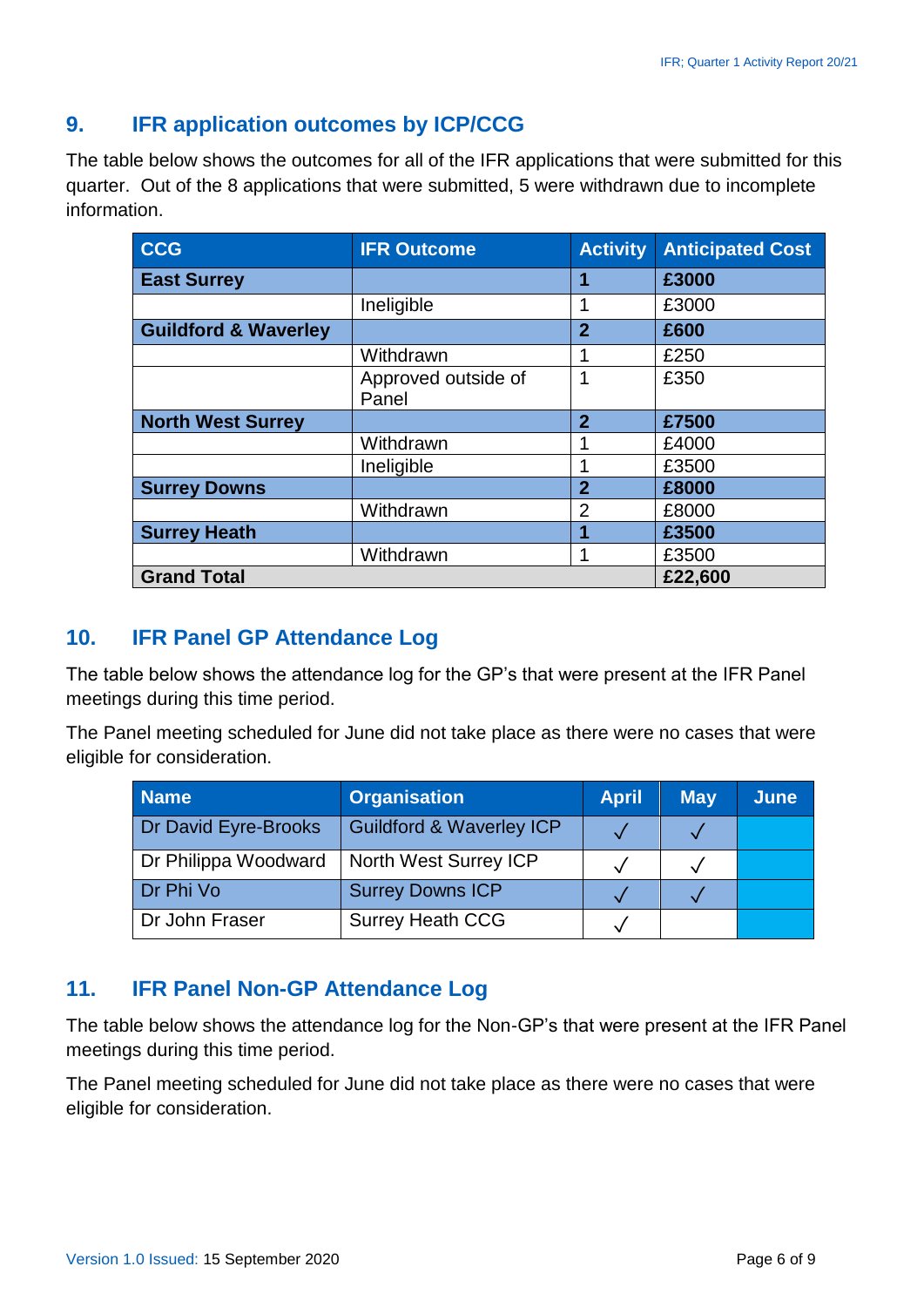| <b>Name</b>                | <b>Organisation</b>          | <b>April</b> | <b>May</b> | <b>June</b> |
|----------------------------|------------------------------|--------------|------------|-------------|
| <b>Tejinder Bahra</b>      | <b>Surrey Downs ICP</b>      |              |            |             |
| Liz Clark                  | <b>Surrey Downs ICP</b>      |              |            |             |
| <b>Clare Johns</b>         | <b>Surrey Downs ICP</b>      |              |            |             |
| Dr Liz Saunders            | <b>Public Health</b>         |              |            |             |
| <b>Dr lain Cruickshank</b> | <b>Surrey Heartlands CCG</b> |              |            |             |
| Andrea Golding             | <b>Surrey Heartlands CCG</b> |              |            |             |
| <b>James Forbes</b>        | <b>Surrey Heartlands CCG</b> |              |            |             |

# <span id="page-6-0"></span>**12. Assisted Conception**

Under patient choice, patients who are registered with a Surrey GP have the option of choosing where to undergo their Assisted Conception treatment, although there are 3 preferred providers that are commissioned by the CCG: Nuffield Health, Woking Hospital, Croydon Health Services NHS Trust (Mayday) and Kingston Hospital NHS Foundation Trust.

Up to 2 full cycles (consisting of 1 fresh and 1 frozen cycle) of IVF, with or without ICSI, are funded in eligible women who are aged no more than 39 years at the time of their referral to a fertility clinic. If the woman reaches the age of 40 during treatment, then that cycle can be completed but no others must be initiated.

The table below shows the details of the only IFR application that was received for an assisted conception procedure during this period. This application was withdrawn as the patient met the criteria for cryopreservation and therefore a Prior Approval application was submitted and subsequently approved.

| <b>CCG</b>          | <b>Procedure</b>                                                          | <b>Activity</b> | <b>Expected</b><br><b>Cost</b> |
|---------------------|---------------------------------------------------------------------------|-----------------|--------------------------------|
| <b>Surrey Heath</b> | <b>IFR: Withdrawn</b>                                                     |                 | £3500                          |
|                     | Cryopreservation to preserve fertility<br>in people diagnosed with cancer |                 | £3500                          |
| <b>Grand Total</b>  |                                                                           |                 | £3500                          |

# <span id="page-6-1"></span>**13. European Economic Area Requests by ICP/CCG**

European Economic Area (EEA) requests are for routine treatments which took place in a European country. ICP's/CCG's are responsible for reimbursing patients if the treatment would have been routinely available on the NHS. All EEA requests are managed by NHS England. When treatment takes place via this route, the designated team at NHS England submit a request for reimbursement of costs to the patients ICP/CCG.

All EEA requests are managed by the ECI team; each request is logged by the team and the patients ICP makes the decision on whether the reimbursement should be made.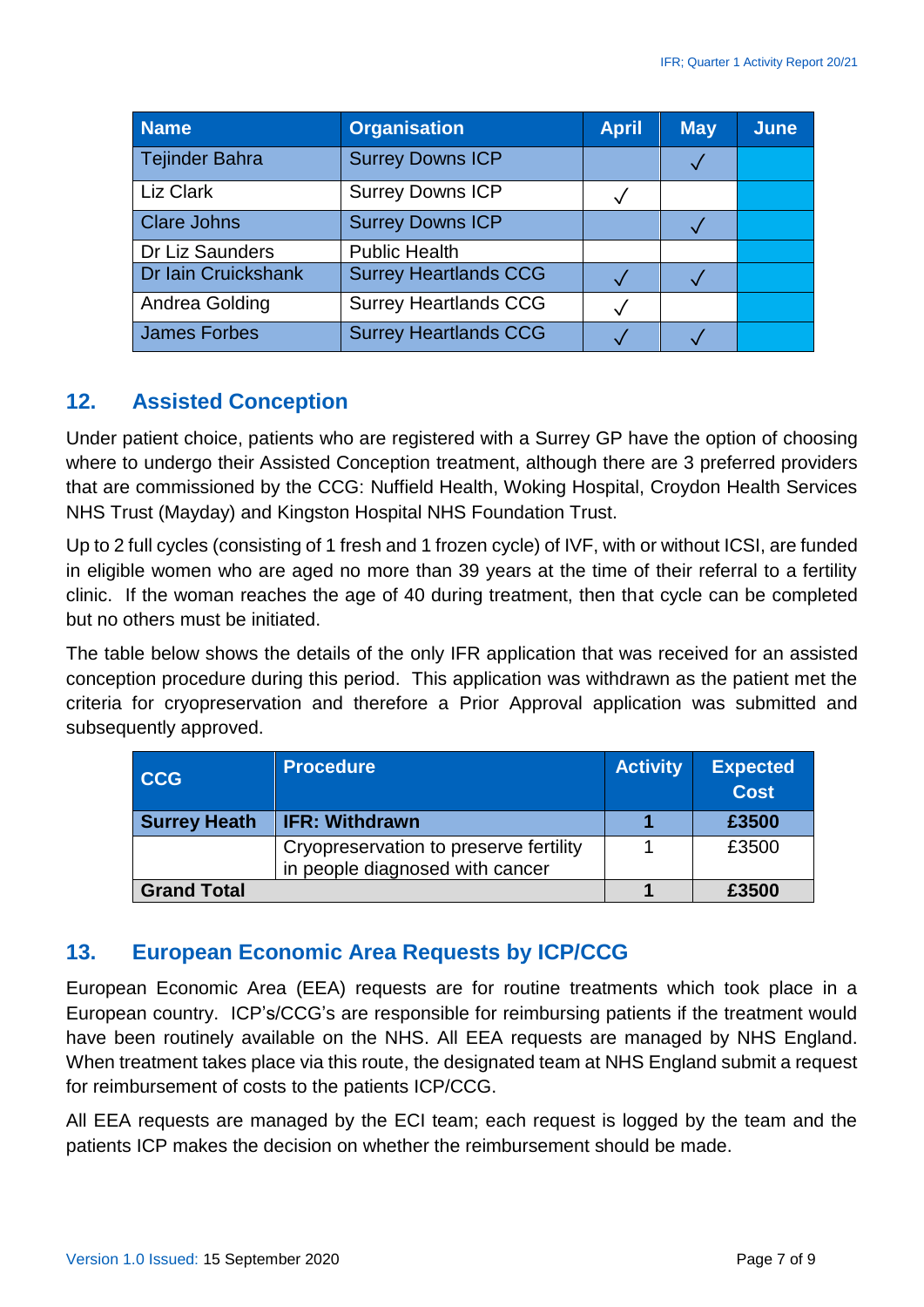Requests received from NHS England contain minimal information and do not include the costs involved in the treatment. If a response is not submitted to NHS England within 7 working days, they have the authorisation to approved funding on behalf of the patients ICP providing the treatment undertaken is funding locally. NHS England will then recharge the ICP.

No EEA reimbursement claims were made during this period.

#### <span id="page-7-0"></span>**14. Equipment Requests**

Requests for equipment are submitted to the ECI team via an Outside Remit Request (ORR). The ECI team log the request details and send the completed ORR form to the Surrey Heartlands contracting team for a response.

No requests for any equipment were received during this period.

# <span id="page-7-1"></span>**15. Appeals (Process Review) Received**

When the IFR Panel has not supported funding for a treatment, the patient or requesting clinician have the option of requesting that the process which led to the decision be subject to review. The request must be submitted to the ECI team within 28 working days of the IFR Panel outcome and submitted in writing via email.

The IFR Review Panel will consider whether the process followed by the IFR Panel was fair and consistent, based on whether the decision reached:

- Was taken following a process which was consistent with the policies of CCG;
- Was a decision which a reasonable IFR Panel was entitled to reach;
- Understood, took into account and weighed, all the relevant evidence; and
- Did not take into account any irrelevant factors.

In the event that the IFR Review Panel considers that there was any procedural error in the IFR Panel's decision, they will consider whether there was any reasonable prospect that the IFR Panel could have come to a different decision had that error not been made.

If the IFR Review Panel considers that there was no reasonable prospect of the IFR Panel coming to a different decision, then the IFR Review Panel will approve the decision notwithstanding the procedural error. If the IFR Review Panel considers that there was a reasonable prospect that the IFR Panel may have come to a different decision had the error not been made, the IFR Review Panel will require the IFR Panel to reconsider the decision.

No appeals were received during this period.